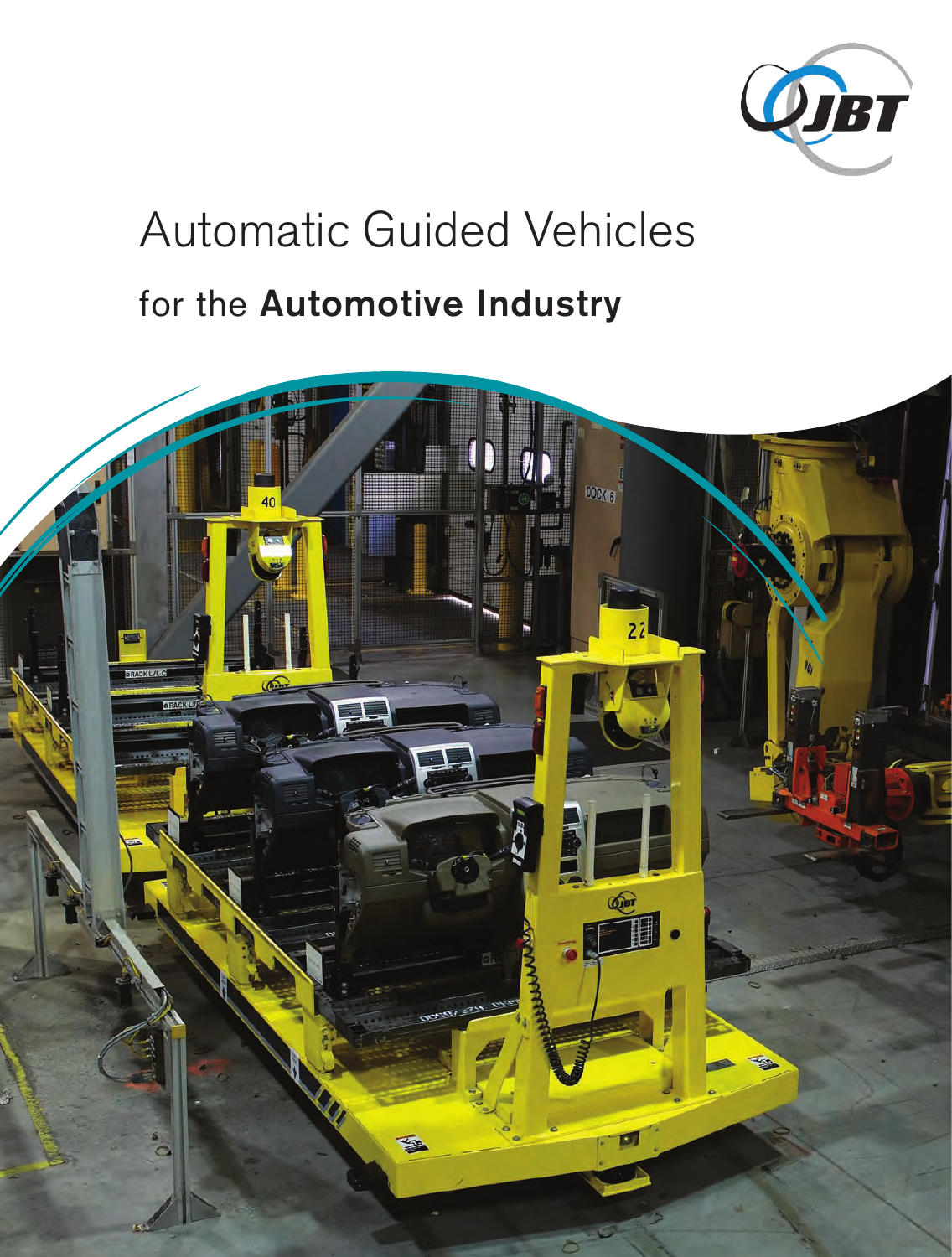## Stamping Plants

- Blanks from receiving to stamping lines
- Stamped parts to assembly/weld areas
- Assembly/weld to shipping
- Die handling







### Assembly Plants

- Body panels from receiving to weld
- Major subassemblies to production line
- Production components to staging areas
- Self guided carts for handling of small components



# Engineering Services

JBT understands the complex needs of the automotive industry and will scale AGV systems to achieve the predicted benefits. We offer material handling simulations, integration, and engineering studies to make certain that all goals are met.

#### **Simulations**

A computer model of the material handling process can be used to indicate the optimum number of vehicles, paths, and support equipment locations. Simulations accurately predict what realistically can be expected from the system, what can be done to improve it, and what system size is ideal.

#### Integration

In order for a material handling project to be successful all equipment must work together. JBT has experience integrating equipment & software from various vendors. We regularly interface with many types of equipment including AS/RS, conveyors, in-floor conveyors, robotic arms, production systems, and warehouse management systems. JBT will make sure the system as a whole operates as expected.

#### Engineering Studies

JBT has decades of experience and hundreds of projects under our belt. We will call on that experience when considering the unique challenges your company faces. We can guide you through different technologies, and help find the right solution to meet your goals, whether it's simple, A-to-B movements or a fully integrated system controlled by our SGV Manager software.



# For All of Your Fork Free Material Handling Needs...

# Powertrain (Transmission & Engine) Manufacturing Plants

- Raw Materials to machining centers
- Machined parts to assembly
- Assemblies to packaging
- Self guided cart for handling of small components